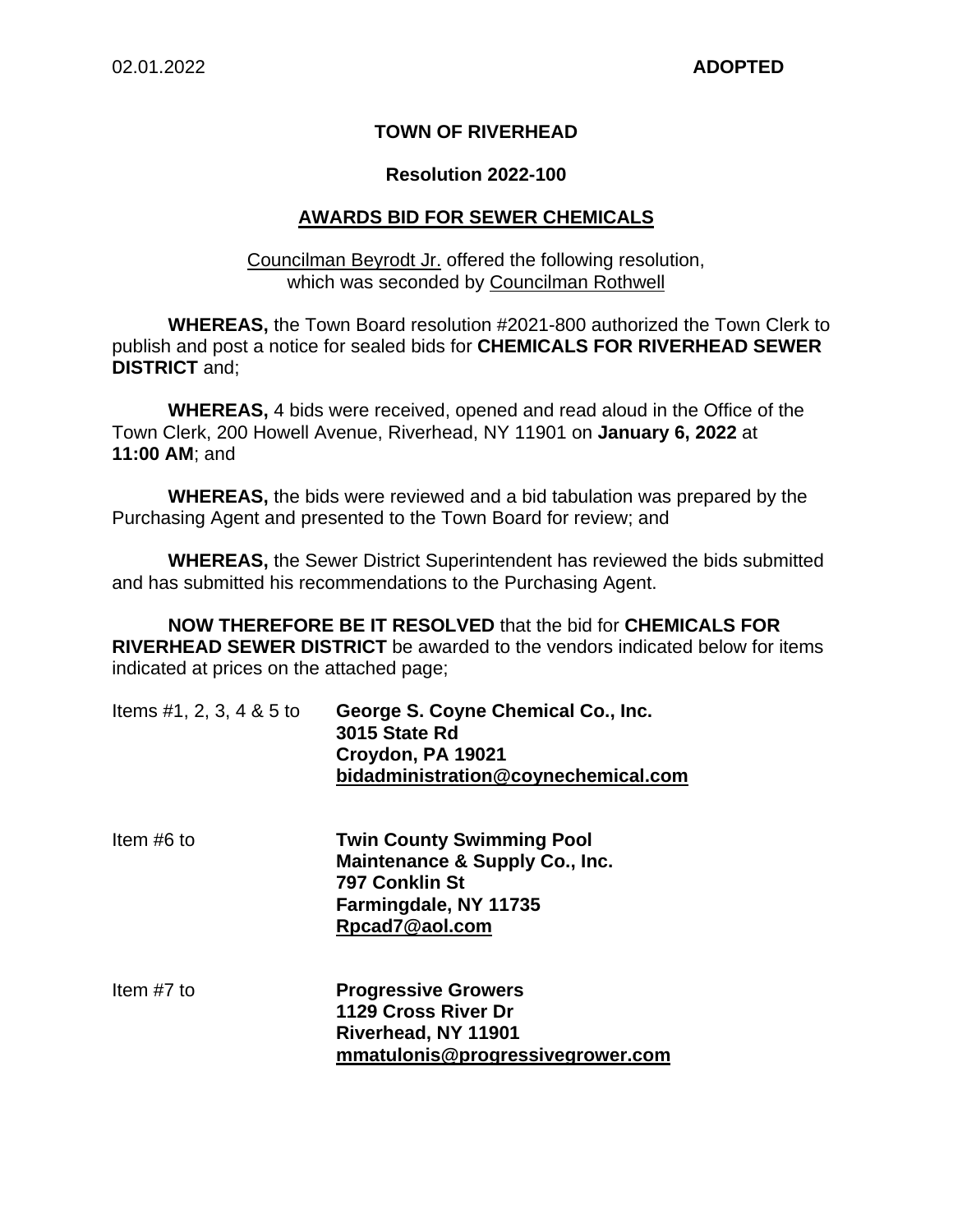**BE IT FURTHER RESOLVED,** that the Town Clerk be and is hereby authorized to forward a copy of this resolution to all vendors listed above, the Purchasing Department and the Sewer District; and

**BE IT FURTHER RESOLVED** that all Town Hall Departments may review and obtain a copy of this resolution from the electronic storage device and, if needed, a certified copy of same may be obtained from the Office of the Town Clerk.

# **THE VOTE**

| RESULT:       | <b>ADOPTED [UNANIMOUS]</b>                    |
|---------------|-----------------------------------------------|
| <b>MOVER:</b> | Frank Beyrodt Jr., Councilman                 |
|               | <b>SECONDER:</b> Kenneth Rothwell, Councilman |
| <b>AYES:</b>  | Aguiar, Hubbard, Beyrodt Jr., Rothwell, Kern  |